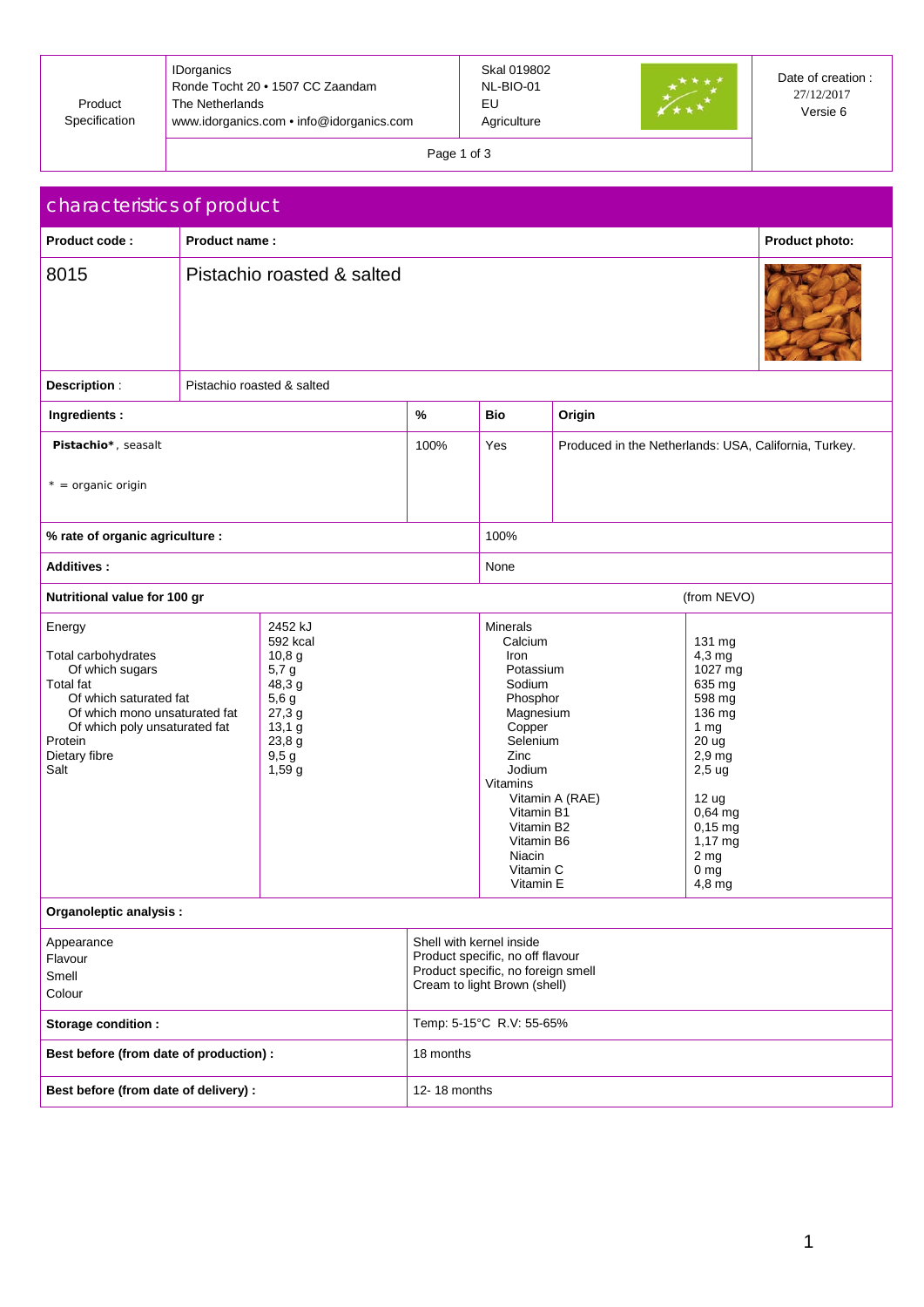| Product<br>Specification | <b>IDorganics</b><br>Ronde Tocht 20 • 1507 CC Zaandam<br>The Netherlands<br>www.idorganics.com • info@idorganics.com | Skal 019802<br>NL-BIO-01<br>EU<br>Agriculture |  | Date of creation:<br>27/12/2017<br>Versie 6 |
|--------------------------|----------------------------------------------------------------------------------------------------------------------|-----------------------------------------------|--|---------------------------------------------|
|--------------------------|----------------------------------------------------------------------------------------------------------------------|-----------------------------------------------|--|---------------------------------------------|

Page 2 of 3

| chemical analysis                 |                          |                                       |                             |  |  |  |
|-----------------------------------|--------------------------|---------------------------------------|-----------------------------|--|--|--|
| <b>Humidity</b>                   |                          | Aflatoxin B <sub>1</sub>              | $\overline{\phantom{a}}$    |  |  |  |
| Total damages (damages + animals) | $\overline{\phantom{a}}$ | Sum of Aflatoxins $(B_1+B_2+G_1+G_2)$ |                             |  |  |  |
| <b>Sulphite</b>                   |                          | <b>Pesticides</b>                     | In accordance with EU laws. |  |  |  |
| Ochratoxin                        |                          | <b>Heavy metals</b>                   | In accordance with EU laws. |  |  |  |
| Peroxide (at delivery)            |                          |                                       |                             |  |  |  |

| microbiological analysis |                          |                   |                          |  |  |
|--------------------------|--------------------------|-------------------|--------------------------|--|--|
| Total plate count        | $\overline{\phantom{0}}$ | <b>Coliforms</b>  | $\overline{\phantom{a}}$ |  |  |
| Yeast                    |                          | E. coli           |                          |  |  |
| <b>Mould</b>             |                          | S. aureus         | -                        |  |  |
| Enterobacteriaceae       | $\overline{\phantom{0}}$ | <b>Salmonella</b> | Absent/25 g              |  |  |
| <b>Bacillus cereus</b>   | $\overline{\phantom{0}}$ |                   |                          |  |  |

## allergen information

| $-$ = No, not present,<br>* = May contain traces of (Allergens)<br>$+=$ Yes, present,              |                          |              |                |              |         |  |
|----------------------------------------------------------------------------------------------------|--------------------------|--------------|----------------|--------------|---------|--|
| Gluten                                                                                             | $\star$                  | Peanut oil   | $\sim$         | Mustard      |         |  |
| Wheat                                                                                              | $\star$                  | Soy          | $\star$        | Sesame seeds | $\star$ |  |
| Rye                                                                                                | $\star$                  | Milk protein | $\star$        | Sesame oil   |         |  |
| Shellfish/Crustaceans                                                                              | $\blacksquare$           | Lactose      | $\star$        | Sulphite     |         |  |
| Egg                                                                                                | $\overline{\phantom{a}}$ | <b>Nuts</b>  | $+$            | Lupine       |         |  |
| Fish                                                                                               | $\blacksquare$           | Nut oil      | $\blacksquare$ | mullucs      |         |  |
| Peanuts                                                                                            | $\star$                  | Celery       | $\sim$         |              |         |  |
| This product is produced in a factory that also processes nuts, peanuts, wheat, rye, gluten, sesam |                          |              |                |              |         |  |
| Packaged in a protective atmosphere.                                                               |                          |              |                |              |         |  |